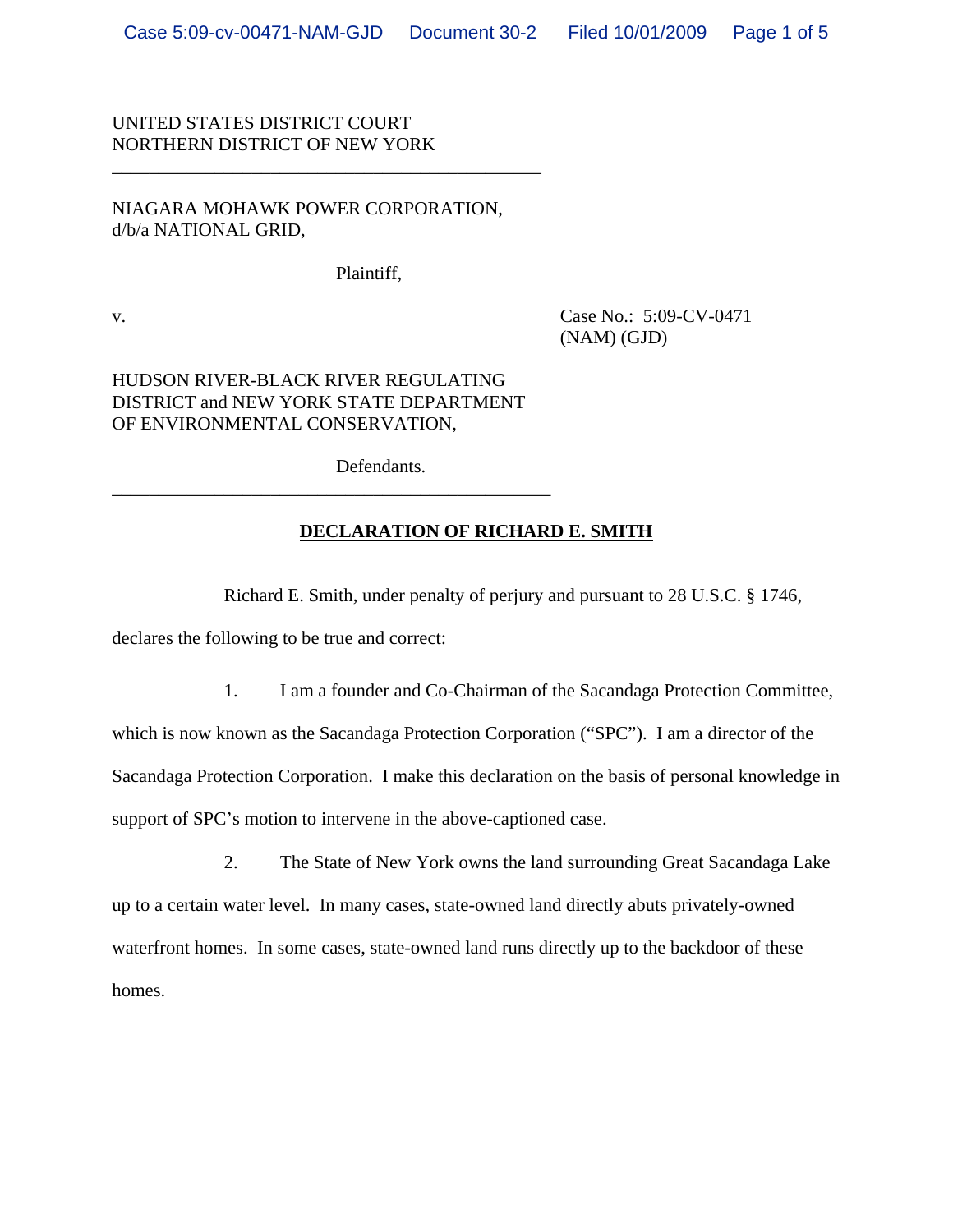3. The Hudson River-Black River Regulating District ("the District") operates a permit system by which certain parties are allowed to use and occupy the state-owned land surrounding the lake, primarily for recreational purposes. The District charges permit fees.

4. In October 2007, the District proposed new rules that would have fundamentally altered the permit system. The proposed rules would have altered permit fees, the application procedure, and the rights conferred by the permits.

5. SPC was formed in May 2009 to respond to actions taken by the District and the New York State Department of Environmental Conservation ("DEC") regarding proposed permit system rule changes. SPC was incorporated in New York as a not-for-profit corporation in August 2009.

6. SPC engages in public advocacy in the pursuit of four goals: (a) to protect the rights of all lake users; (b) to retain the permit system that has operated since 1931 and to work toward a permanent solution that protects Great Sacandaga Lake's ecology while allowing the lake community to prosper; (c) to determine the legal rights of the lake community; and (d) to foster communication internally among lake users and externally between lake users and regulatory bodies. SPC maintains a website at http://www.lovethesacandaga.com.

7. SPC constituents include a wide range of property owners (both "front lot" and "back lot"), local businesses, and recreational users of Great Sacandaga Lake. Many constituents are permit holders.

8. The District's current permit system provides the public with recreational access to Great Sacandaga Lake. It allows both the general public and property owners to occupy and use the state land that surrounds the lake. In certain areas, permit holders are granted exclusive access rights to permitted areas. These exclusive access rights are reflected in the high

 $-2-$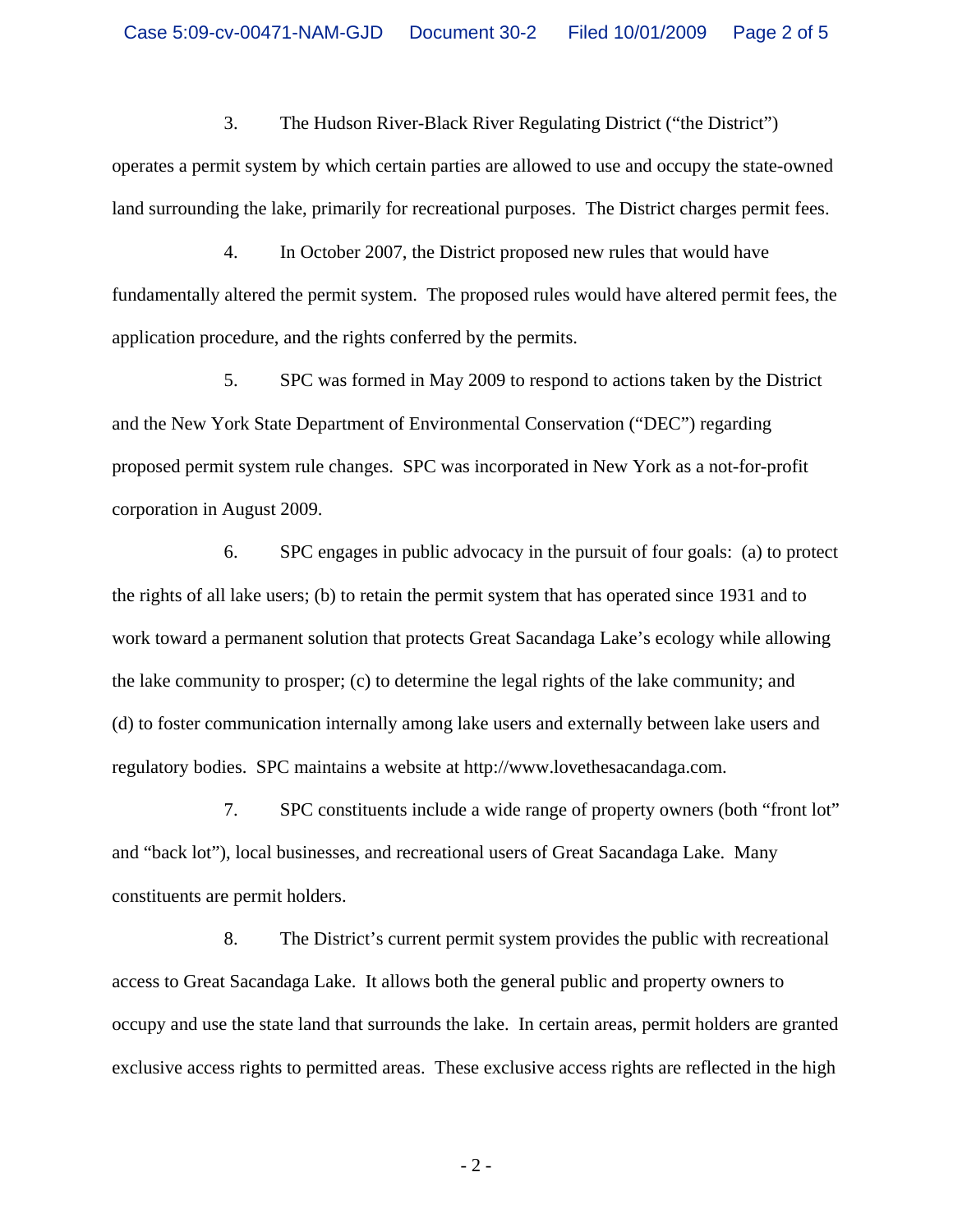property values of lakefront properties (which ultimately benefits SPC's other constituents through a stable tax base and robust local economy). Permit holders have improved their access areas by installing, at their own expense and pursuant to permits, docks, rip-rap for erosion control, picnic areas, swimming platforms, stairways, and other structures. In many cases, permit holders also maintain the permit areas by mowing the lawns, ensuring cleanliness, and clearing debris.

9. SPC and its constituents would suffer actual injuries if Plaintiff Niagara Mohawk Power Corp. d/b/a National Grid ("National Grid") succeeds in this case. If the District's current permit system were revoked, the access of Great Sacandaga Lake users would be in question for the first time in more than 70 years. In addition, property owners would see their property values decrease precipitously without access rights. Businesses that depend on the lake would be negatively affected. Taxpayers in surrounding areas would also be injured as they would bear a disproportionate share of property taxes due to changing property values.

10. Because the validity of the District's permit system is in dispute in this lawsuit and one of SPC's goals is to retain the permit system in place since 1931, the issues involved in this case are germane to SPC's purpose. Indeed, preservation of the existing permit system is the founding principle of SPC.

11. This case does not involve issues that are unique to any single SPC constituent and the participation of individual constituents would not be required. Rather, it would be prohibitively costly for individual SPC constituents to participate in this litigation. By banding together, SPC's constituents have pooled resources to fund this litigation and other advocacy and outreach efforts.

 $-3-$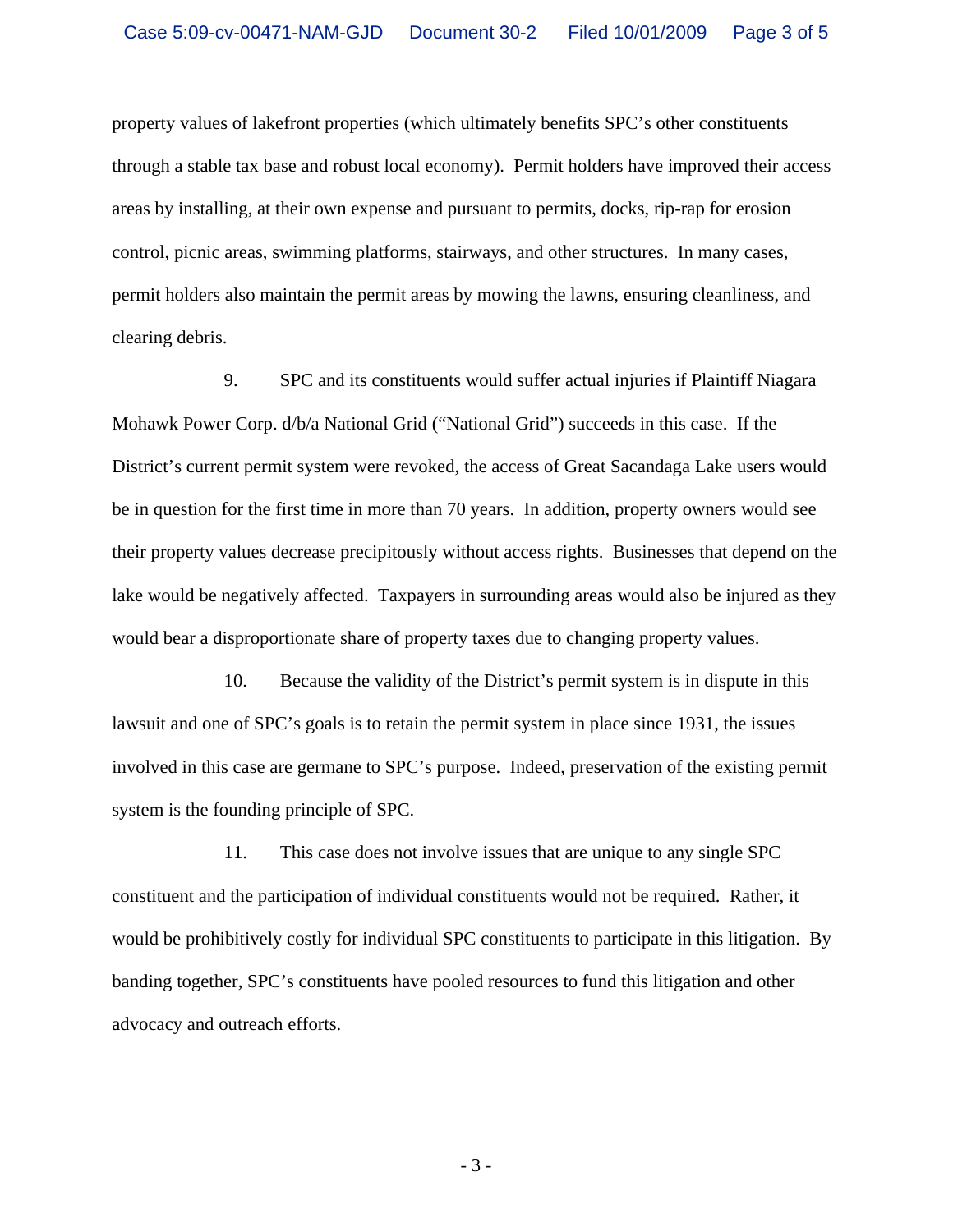12. Because of its broad constituency and the popularity of its cause, SPC has raised sufficient funds to adequately pursue its constituents' interests in this case. Approximately 515 people attended an August 24, 2009 town hall meeting in Northville, New York. Numerous local governments and government officials have also voiced their public support of SPC and its goals. An article discussing the meeting and SPC's support is attached as **Exhibit A**.

13. SPC constituents have a property interest in maintaining the current permit system. Some permit holders even trace their lake access rights to deeded reservations that arose from transfers of private property to the State of New York when the lake was created in the 1920s.

14. To the extent the District is likely interested in protecting *some version* of the permit system, SPC shares with it common defenses of law and fact.

15. However, the District's recent actions illustrate that no other party represents SPC constituents' interests in this case. The District has recently considered new rules that would fundamentally alter the challenged permit system.<sup>1</sup> SPC is opposed to these changes.

16. The District's larger interest is not to preserve property values and preserve access to the lake but to "regulate the flows of the Hudson River and Black River for the purposes of flood protection and flow augmentation." This mission is based on "maintaining a solid financial status for Regulating District operations." A copy of the District's mission statement is attached as **Exhibit B**.

 $\overline{a}$ 

<sup>1</sup> The proposed rules were allowed to expire, upon information and belief, after the Governor's office intervened.